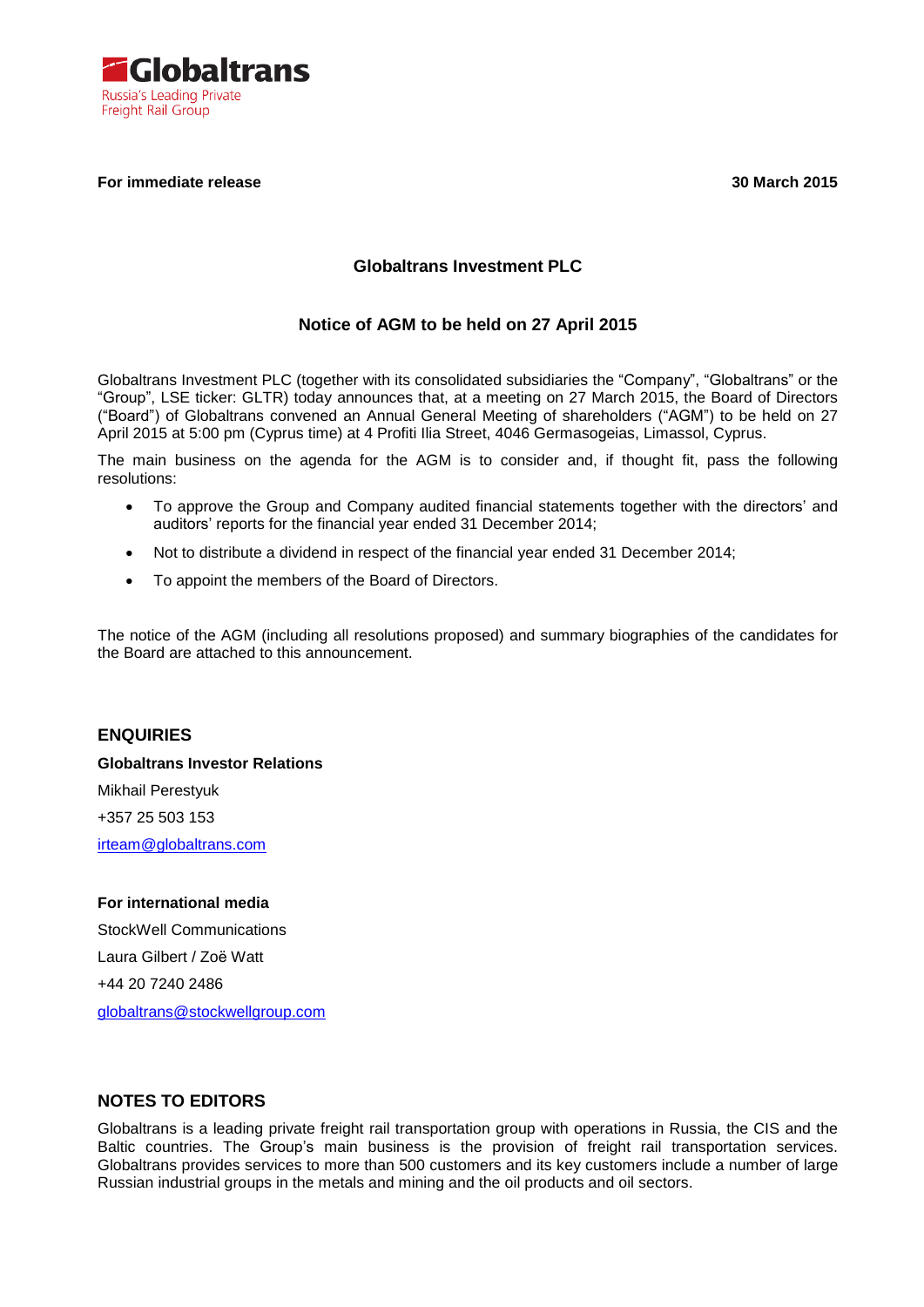Globaltrans' global depositary receipts (ticker symbol: GLTR) have been listed on the Main Market of the London Stock Exchange since May 2008. Globaltrans was the first freight rail transportation group with operations in Russia to have an international listing.

To learn more about Globaltrans, please visit [www.globaltrans.com](file:///C:/Users/Perestyuk/Desktop/GLTR%20FY%202013%20Results/FY2013%20Results%20Execution%20copies/RNS/www.globaltrans.com)

## **LEGAL DISCLAIMER**

Some of the information in this announcement may contain projections or other forward-looking statements regarding future events or the future financial performance of Globaltrans. You can identify forward-looking statements by terms such as 'expect', 'believe', 'anticipate', 'estimate', 'intend', 'will', 'could', 'may' or 'might', the negative of such terms or other similar expressions. Globaltrans wishes to caution you that these statements are only predictions and that actual events or results may differ materially. Globaltrans does not intend to update these statements to reflect events and circumstances occurring after the date hereof or to reflect the occurrence of unanticipated events. Many factors could cause the actual results to differ materially from those contained in projections or forward-looking statements of Globaltrans, including, among others, general economic conditions, the competitive environment, risks associated with operating in Russia, rapid technological and market change in the industries Globaltrans operates in, as well as many other risks specifically related to Globaltrans and its operations.

-------------------------------------------------------------END--------------------------------------------------------------

#### **NOTICE OF THE ANNUAL GENERAL MEETING AND RESOLUTIONS PROPOSED**

## **THIS DOCUMENT IS IMPORTANT AND REQUIRES YOUR IMMEDIATE ATTENTION**

NOTICE IS HEREBY GIVEN that Annual General Meeting of the shareholders of Globaltrans Investment PLC ("The Company") will be held at 4 Profiti Ilia Street, 4046 Germasogeias, Limassol, Cyprus on 27<sup>th</sup> of April 2015 at 5:00 p.m. (Cyprus time), to consider and, if thought fit, pass the following resolutions:

#### **ORDINARY BUSINESS**

1. THAT the Group and Company audited financial statements together with the directors' and auditors' reports for the financial year ended 31 December 2014 be and are hereby approved.

2. THAT the Company shall not distribute dividends in respect of the financial year ended 31 December 2014 is hereby approved.

3. THAT PricewaterhouseCoopers Limited be re-appointed as auditors of the Company to hold office until the conclusion of the next general meeting at which the accounts are laid before the Company and that the remuneration of the auditors be determined by the Board of Directors of the Company.

4. THAT the authority of all members of the current Board of Directors of the Company is terminated upon the appointment to the Board of Directors of the directors in resolutions 5 through 19.

5. THAT Alexander Eliseev be appointed as a director of the Company until the conclusion of the annual general meeting of the shareholders of the Company, which will take place in 2016.

6. THAT Michael Zampelas be appointed as a director of the Company until the conclusion of the annual general meeting of the shareholders of the Company, which will take place in 2016 with an annual gross remuneration of EUR 60 000 (sixty thousand).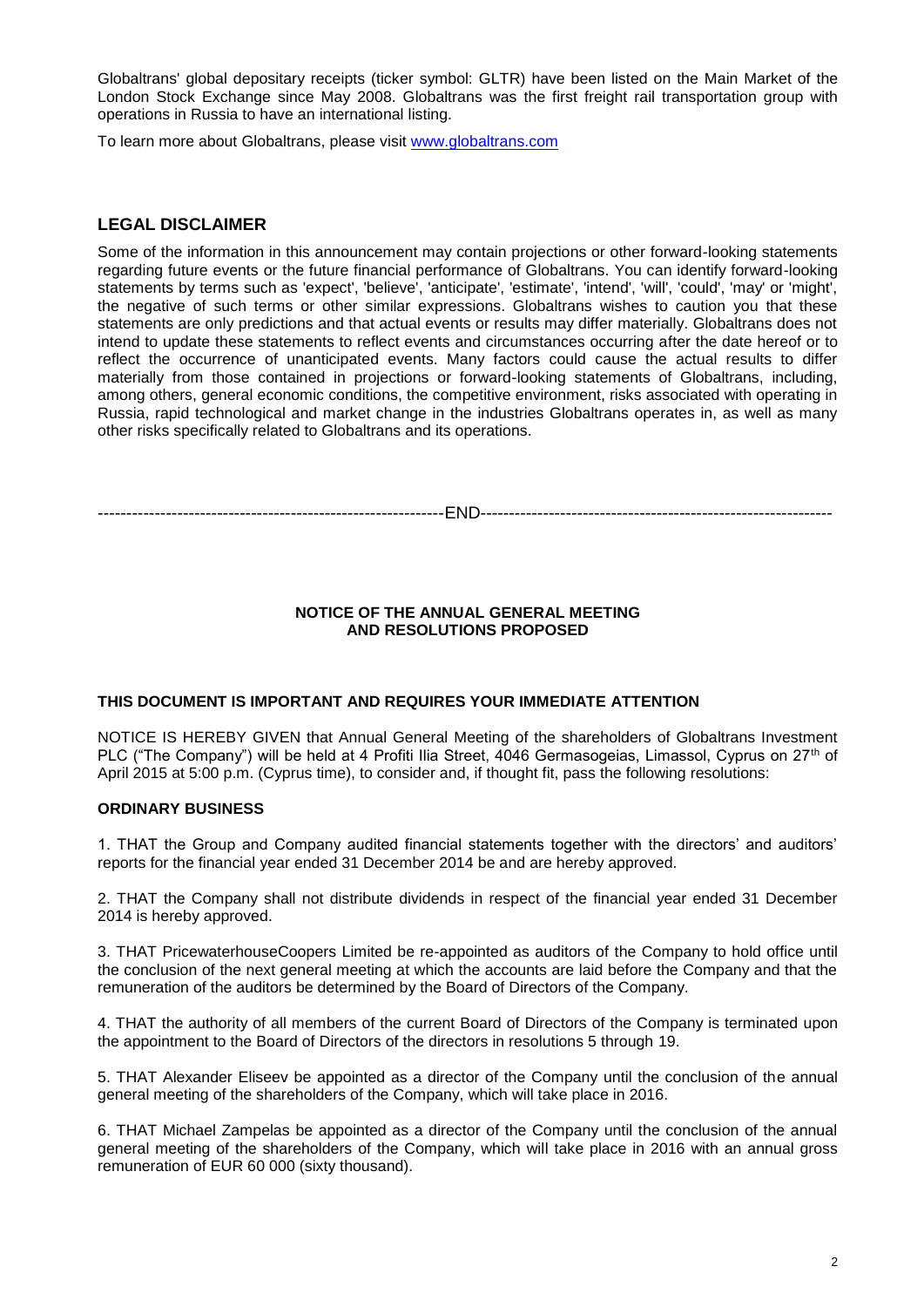7. THAT George Papaioannou be appointed as a director of the Company until the conclusion of the annual general meeting of the shareholders of the Company, which will take place in 2016 with an annual gross remuneration of EUR 45 000 (forty five thousand).

8. THAT J. Carroll Colley be appointed as a director of the Company until the conclusion of the annual general meeting of the shareholders of the Company, which will take place in 2016 with an annual gross remuneration of USD 100 000 (one hundred thousand).

9. THAT Johann Franz Durrer be appointed as a director of the Company until the conclusion of the annual general meeting of the shareholders of the Company, which will take place in 2016 with an annual gross remuneration of USD 150 000 (one hundred fifty thousand).

10. THAT Sergey Maltsev be appointed as a director of the Company until the conclusion of the annual general meeting of the shareholders of the Company, which will take place in 2016.

11. THAT Michael Thomaides be appointed as a director of the Company until the conclusion of the annual general meeting of the shareholders of the Company, which will take place in 2016.

12. THAT Elia Nicolaou be appointed as a director of the Company until the conclusion of the annual general meeting of the shareholders of the Company, which will take place in 2016 with an annual gross remuneration of EUR 1 500 (one thousand five hundred).

13. THAT Konstantin Shirokov be appointed as a director of the Company until the conclusion of the annual general meeting of the shareholders of the Company, which will take place in 2016.

14. THAT Andrey Gomon be appointed as a director of the Company until the conclusion of the annual general meeting of the shareholders of the Company, which will take place in 2016.

15. THAT Alexander Storozhev be appointed as a director of the Company until the conclusion of the annual general meeting of the shareholders of the Company, which will take place in 2016.

16. THAT Alexander Tarasov be appointed as a director of the Company until the conclusion of the annual general meeting of the shareholders of the Company, which will take place in 2016.

17. THAT Marios Tofaros be appointed as a director of the Company until the conclusion of the annual general meeting of the shareholders of the Company, which will take place in 2016 with an annual gross remuneration of EUR 1 000 (one thousand).

18. THAT Sergey Tolmachev be appointed as a director of the Company until the conclusion of the annual general meeting of the shareholders of the Company, which will take place in 2016.

19. THAT Melina Pyrgou be appointed as a director of the Company until the conclusion of the annual general meeting of the shareholders of the Company, which will take place in 2016.

By order of the Board of Directors

...................................... Elia Nicolaou **Secretary** Registered office: Omirou 20, Agios Nikolaos 3095 Limassol, Cyprus 27 March 2015

Notes:

1. Every member entitled to attend and vote at the above mentioned general meeting is entitled to appoint a proxy to attend and vote on his/her behalf. Such proxy need not be a member of the Company. To be valid, the relevant instrument appointing a proxy must be in the form attached to this notice of a general meeting and if applicable the power of attorney or other authority if any under which it is signed or a notarially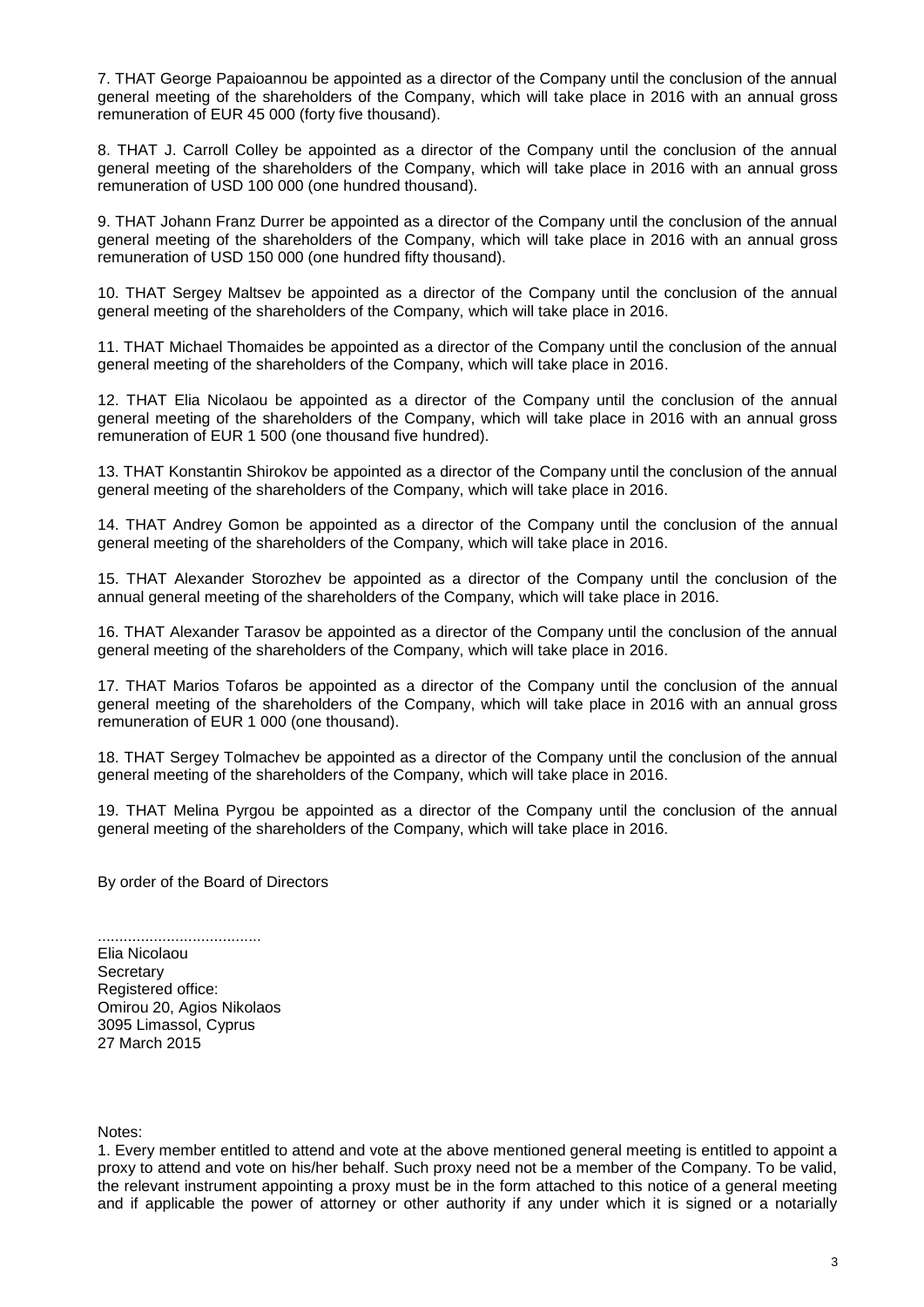certified copy of that power or authority shall be delivered at the registered office of the Company, at Omirou 20, Agios Nikolaos, 3095 Limassol, Cyprus, not later than 48 hours before the time for holding the general meeting.

## **Appendix 1**

#### **Proxy Form**

#### **To: Globaltrans Investment Plc (the "Company")**

I/We ............... of ................ being a member/members of the Company hereby appoint ............. of ........................... or failing him .......................... of ......................... as my/our proxy to vote for me/us or on my/our behalf at the General Meeting of the Company, to be held on 27 April 2015 and at any adjournment thereof.

Notes to Form of Proxy:

1. The Form of Proxy shall be in writing under the hand of the appointer or of his attorney duly authorised in writing, or if the appointer is a corporation, either under seal or under the hand of an officer or attorney duly authorised. A proxy need not be a member of the Company.

2. To be valid, this Form of Proxy and if applicable the power of attorney or other authority if any under which it is signed or a notarially certified copy of that power or authority must be delivered at the registered office of the Company, at Omirou 20, Agios Nikolaos, 3095 Limassol, Cyprus, not later than 48 hours before the time for holding the general meeting.

3. In the case of joint holders the vote of the senior who tenders a vote, whether in person or by proxy, shall be accepted to the exclusion of the votes of the other joint holders; and for this purpose seniority shall be determined by the order in which the names stand in the Register of Members.

## **Appendix 2**

**Brief biographies of the candidates for the Board of Directors**

*(in alphabetical order)*

#### **John Carroll Colley**

John Carroll Colley was appointed to the Board as an Independent Non-Executive Director in April 2013. Mr. Colley is Chairman of the Audit Committee and has extensive experience in international trade and risk management within both the public and private sector. He is currently the Principal of Highgate Consulting LLC, a global advisory consulting company. From 2007 to 2010 Mr. Colley, who is fluent in Russian, was the country manager for Russia at Noble Resources SA. Prior to that, he held a variety of positions in the public sector, including at the Office of the US Trade Representative and the US Department of Commerce in Washington, DC. Mr. Colley also worked for Linkful Ltd and Noble Resources SA in Moscow from 1992 to 1999. He holds an M.A. in History and a B.A. in International Affairs and Russian Studies from the University of Virginia.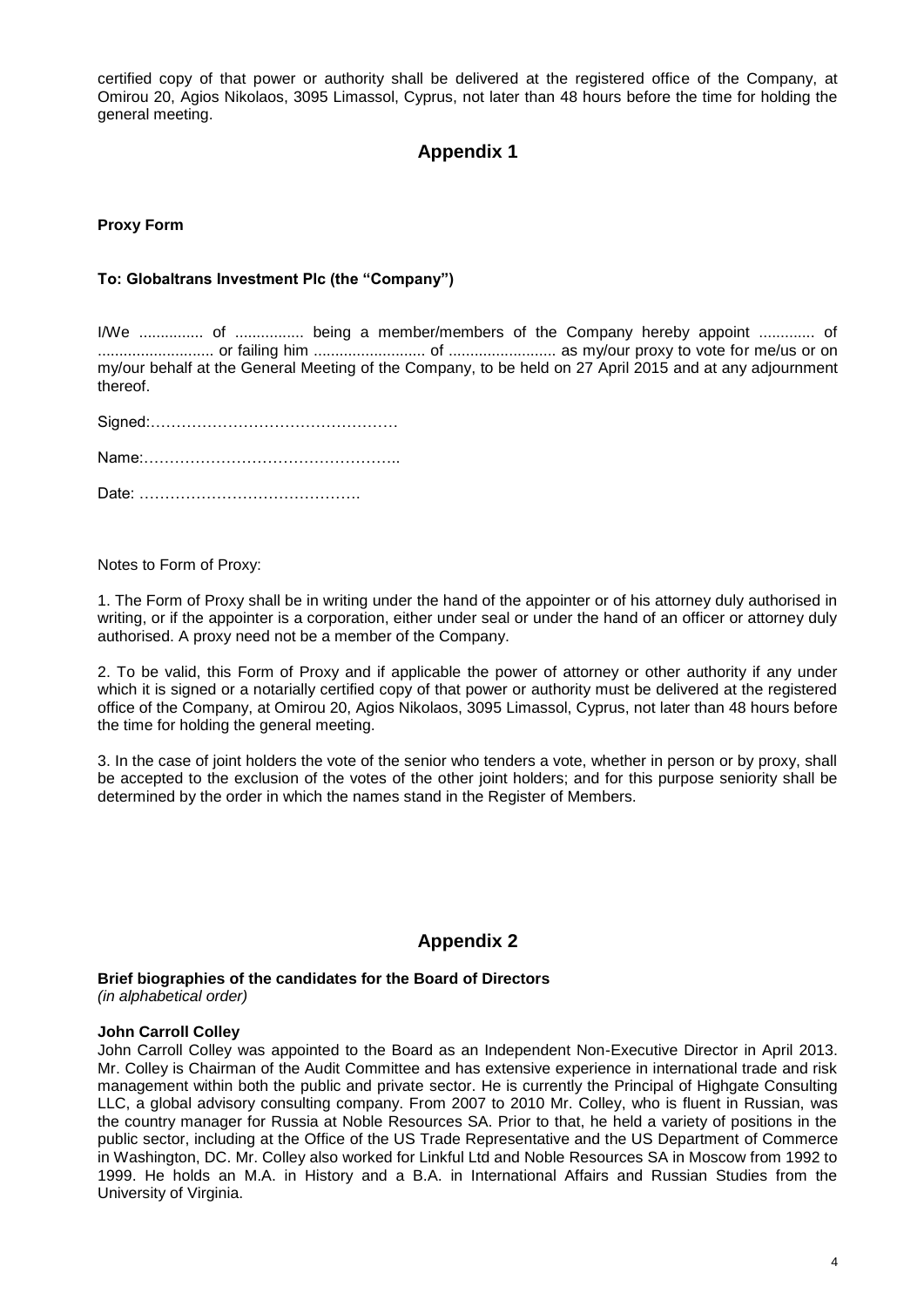#### **Johann Franz Durrer**

Dr. Johann Franz Durrer was appointed to the Board as an Independent Non-Executive Director in March 2008. He is Chairman of the Remuneration and Nomination Committees. Dr. Durrer started his career in 1957 with the Union Bank of Switzerland. In 1970, Dr. Durrer founded Fidura Treuhand AG, which provides book-keeping, auditing and financial services. He is a Board member of the transport company IMT-Dienst AG and is also an Executive Board member of several privately-held companies. He graduated from the University of Zurich with a doctorate in Economics and is a member of the Swiss Fiduciary Association.

#### **Alexander Eliseev**

Alexander Eliseev joined the Board in March 2008 and serves as a Non-Executive Director. Mr. Eliseev cofounded Globaltrans and has been actively involved in reforming the Russian rail market and introducing market-based principles in rail transportation. Mr. Eliseev has spent 15 years working in senior management positions, mostly in the rail sector. He is also the Chairman of the Boards of the New Forwarding Company, GTI Management, Steeltrans and BaltTransServis, which are subsidiaries of Globaltrans. He is a graduate of the Second Moscow Medical Institute, Russian State Medical University where he studied Biophysics.

#### **Andrey Gomon**

Andrey Gomon was appointed to the Board as a Non-Executive Director in April 2013. He has over 10 years of management experience in the railway industry. From 2006 to 2012 he was the CEO of Transoil, successfully managing the operations of one of the largest oil transportation companies in Russia. Prior to that, he was CFO of Transoil from 2003 to 2006. Mr. Gomon graduated from St. Petersburg State University with a degree in Economics in 1999 and obtained an MBA from INSEAD in 2002. He is also a member of the boards of the New Forwarding Company, GTI Management, Steeltrans and BaltTransServis, which are subsidiaries of Globaltrans.

#### **Michael Thomaides**

Mr. Thomaides was appointed to the Board as a Non-Executive Director in April 2014. Mr. Thomaides previously served as a director at Globaltrans Investment PLC from 2004 until 2008. He serves as a member of the Board of Directors of Global Ports Investments PLC, Russia's leading container port operator. He has also been a director at Leverret Holding Ltd (Cyprus) since 2007. Mr. Thomaides graduated from the London Southbank University, and has a BSc in consumer product management. He is a member of the Cyprus Chamber of Commerce.

#### **Sergey Maltsev**

Sergey Maltsev has served as CEO and Executive Member of the Board of Globaltrans since 2008. Mr. Maltsev co-founded Globaltrans and has been instrumental in the development of the private rail freight market in Russia. Mr. Maltsev is a third-generation railwayman and has spent more than 25 years working in the industry. He has been recognised for his contribution to the development of the rail industry by being named an "Honoured Railwayman of Russia". Mr. Maltsev has served as the Chairman of the presidium of the nonprofit partnership "Council of Railway Operators' Market" and currently serves as a Chairman of the "Russian Railways Consumers Council" under the Ministry of Transport of the Russian Federation. He graduated from the Leningrad Frunze Higher School of Railway Forces and Military Communications where he obtained a degree as a railway operations engineer.

#### **Elia Nicolaou**

Elia Nicolaou joined the Board in March 2008 and serves as Non-Executive Director. Ms. Nicolaou is the Company Secretary and a member of the Audit Committee. Ms. Nicolaou has extensive experience in commercial and corporate law. She is currently the Managing Director of Amicorp (Cyprus) Ltd. and was previously Head of the Corporate Legal Department at Polakis Sarris LLC and worked at C. Patsalides LLC. Ms. Nicolaou sits on various boards of the Cyprus Chamber of Commerce. She gained an LLB in Law from the University of Nottingham before gaining an LLM in Commercial and Corporate Law from University College London. She also has an MBA from the Cyprus International Institute of Management.

#### **George Papaioannou**

George Papaioannou was appointed to the Board as an Independent Non-Executive Director in April 2013. He also serves as a member of the Audit Committee. Mr. Papaioannou is a qualified Chartered Accountant and a fellow member of the Institute of Chartered Accountants in England and Wales. He has more than 17 years of experience in financial reporting, risk management, audit, financial performance analysis and taxation. In 2004 Mr. Papaioannou founded G. Papaioannou Auditors Limited which provides accounting, audit, tax and consulting services. From 2002 to 2004 he worked at Grant Thornton based in Cyprus and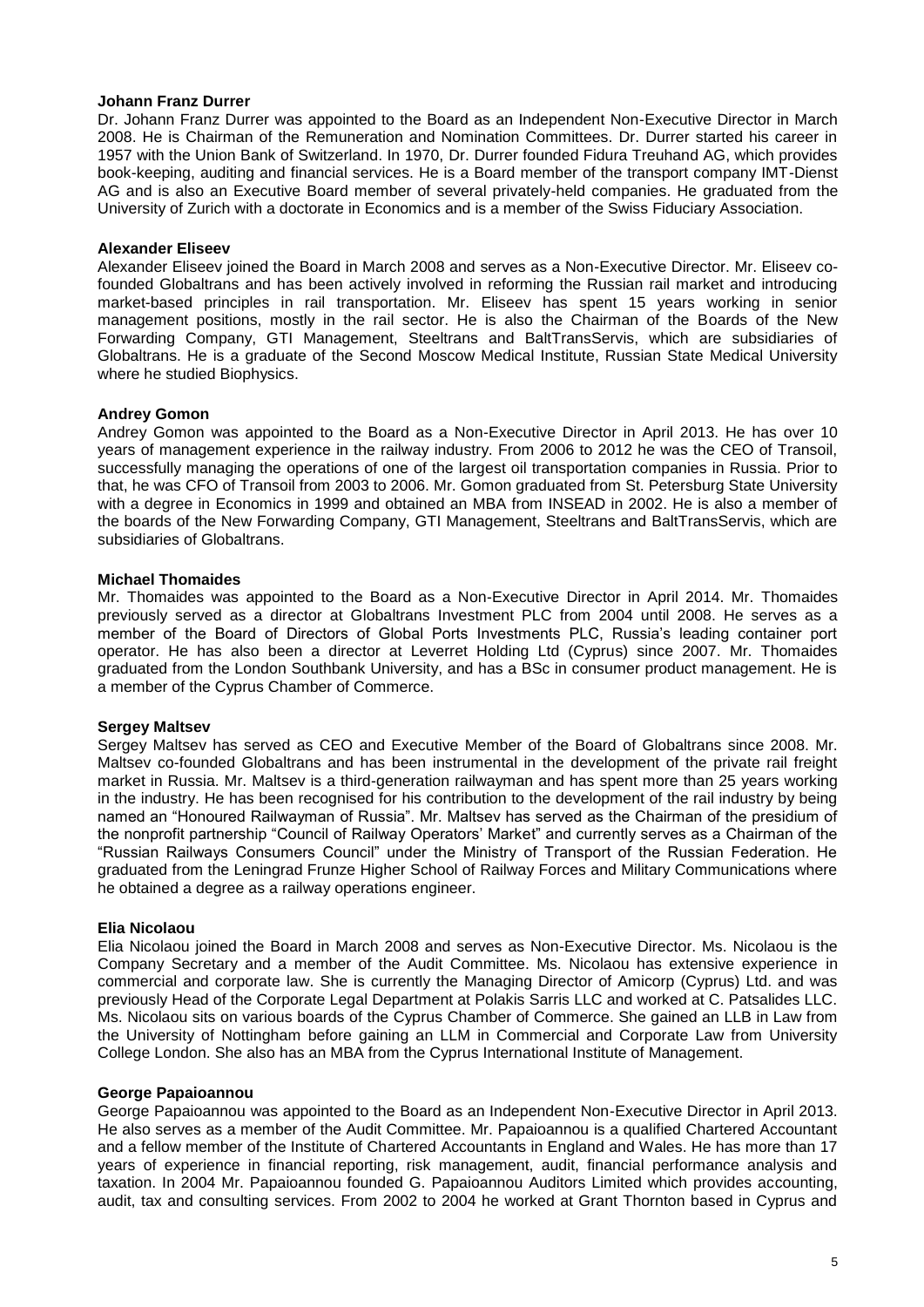prior to that, worked for PricewaterhouseCoopers. He holds a degree in Accounting and Financial Management from the University of Essex, UK.

#### **Melina Pyrgou**

Melina Pyrgou was appointed to the Board as a Non-Executive Director in April 2013. She is a barrister and one of the three directors at Pyrgou Vakis Law Firm, a Cyprus-based corporate and commercial law practice servicing Cypriot and International clients. She has more than 22 years of experience in corporate law and litigation. In 2007 she joined PricewaterhouseCoopers in Nicosia Cyprus as Director of Legal Services. Prior to that she was a Partner at Kinanis – Pyrgou and Co From 1991 to 1994 Ms. Pyrgou was an Associate at G. Colokassides and Co. and Lellos Demetriades and Co, with her main focus on litigation. Ms. Pyrgou won a Scholarship from the University of Geneva, Switzerland, where she received a Diploma in Environmental Law. She holds a degree of Bachelor of Social Sciences in Law and Sociology from the University of Keele, UK. In 1992 she was called to the Bar in Cyprus and in 1995 to the Bar in London. Ms. Pyrgou is a member of Gray's Inn.

#### **Konstantin Shirokov**

Konstantin Shirokov was appointed to the Board as an Executive Director in March 2008. He is the Head of the Internal Audit function of the Company. Mr. Shirokov has more than ten years of management experience in a number of major companies. Prior to joining Globaltrans, Mr. Shirokov worked in senior finance roles at Mechel and worked as an economist at Glencore International. He is also a Non-Executive member of the Board of Directors of Global Ports Investments PLC and a member of its Audit and Risk Committee. Mr. Shirokov graduated from the Finance Academy under the Government of the Russian Federation. He also studied Business Management at Oxford Brookes University Business School in the UK.

#### **Alexander Storozhev**

Mr. Storozhev joined the Board as an Executive Director in April 2013. He has worked in senior management positions of the railway sector for over 20 years. He joined the Group as director for transport in Sevtekhnotrans, a subsidiary of Globaltrans, in 2003. His main responsibility is the procurement of new rolling stock for the Group. He is the driving force behind the successful implementation of the Group's capital investment programs. In 2008 he was appointed to the Boards of the New Forwarding Company and Sevtekhnotrans and currently he is also a member of the Boards of GTI Management, Steeltrans, and BaltTransServis, all of which are subsidiaries of Globaltrans.

#### **Alexander Tarasov**

Alexander Tarasov joined the Board as an Executive Director in April 2013. He is currently a deputy Director General in Sevtekhnotrans. He has a vast experience in financial management and analysis across a number of sectors having held a number of management positions in established Russian companies. He graduated from the Bauman Moscow State Technical University with a degree in Engineering. He also has a degree in Economics from the Moscow State University of Commerce.

#### **Marios Tofaros**

Marios Tofaros was appointed to the Board as a Non-Executive Director in April 2013. Mr. Tofaros is also a Director of the client accounting department at Amicorp (Cyprus) Ltd. He held the position of financial accountant at Depfa Investment Bank Ltd from 2004 until 2008. Prior to that, he worked as a financial officer at Louis Catering Ltd from 2003 to 2004 and at KPMG Cyprus, where he held various positions in the Audit Department. He graduated from the University of Kent at Canterbury in the UK with a B.A. in Accounting, Finance & Economics. He also holds a Master's degree in Business Studies from the University of Kent at Canterbury and a Chartered Certified Accountant (FCCA) diploma. Mr. Tofaros is a member of the Institute of Certified Public Accountants of Cyprus.

#### **Sergey Tolmachev**

Sergey Tolmachev was appointed to the Board as a Non-Executive Director in April 2013 and since October 2013 has been empowered by the Board to act as Managing Director of the Company. He has extensive experience in corporate finance and treasury as well as financial analysis and modelling. He joined N-Trans Group in 2001 and since then has held a number of management positions focused on finance and treasury. He graduated from the Lomonosov Moscow State University with a degree in Mechanics and Applied Mathematics.

#### **Michael Zampelas**

Michael Zampelas was appointed to the board in the role of Senior Independent Non-Executive Director in March 2008. Since 2013 Mr. Zampelas has been the Chairman of the Board of Globaltrans and a member